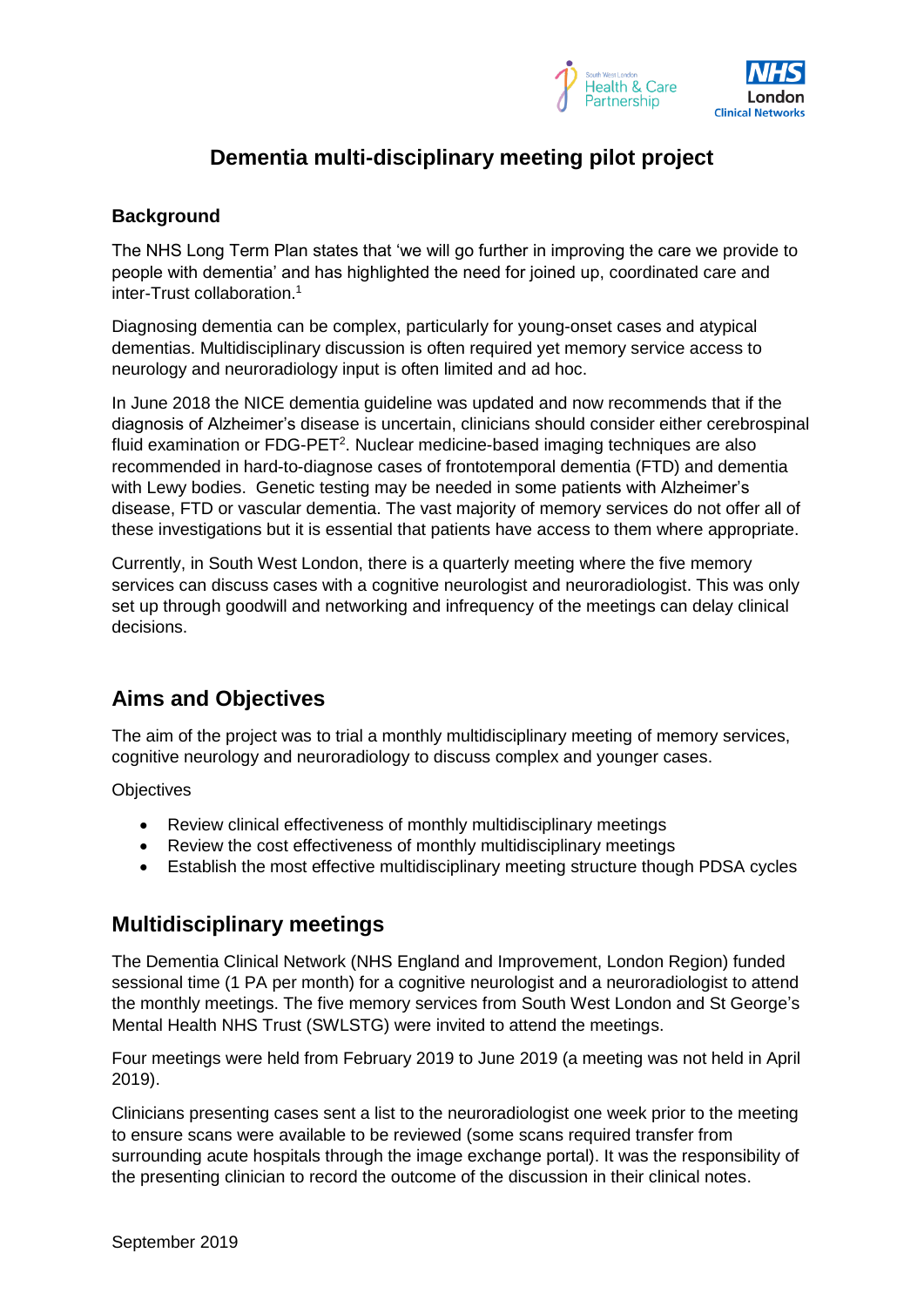

Information was collected at the end of each meeting to evaluate what went well and not so well. PDSA cycles were used to establish the most effective meeting structure.

Data was also collected on cases presented and the outcomes of the multidisciplinary discussion

## **Outcomes of the Project**

#### Case presentations

The total number of cases presented in the pilot project was 42; the average number of cases presented per meeting was 11 and varied from 5 to 16. Most of the cases (88%) were presented by a memory service (the remainder were brought for discussion by the neurologist) and 21% of the cases presented were under the age of 65.

In most of the cases (95%) the presenting clinician had a query about the diagnosis and in 88% of the cases the clinician presenting the case wanted to establish if neuroimaging findings supported the clinical impression.

#### Multidisciplinary discussion

All three professionals (neurologist, neuroradiologist and memory service psychiatrist/nurse) were involved in discussing around half of the cases (47%). When only two professionals were involved in the case discussion it was mostly the memory service clinician and the neuroradiologist (88%).

#### Outcome of the discussion

In half the cases (21), the discussion led to a firm diagnosis being made where the clinician had not achieved a final diagnosis following clinical assessment. Of these 21 patients, in 16 it was concluded that the person had dementia and the subtype was also confirmed; 10 Alzheimer's disease, 4 FTD and 2 vascular dementia. One person was diagnosed with mild cognitive impairment and in four cases it was concluded that the patient did not have dementia.

In three further cases the previous diagnosis was changed; one subtype was changed from Alzheimer's disease to vascular, one non-dementia changed to a new diagnosis of frontotemporal dementia and in one case dementia unspecified was changed to Alzheimer's disease resulting in the patient being offered a cholinesterase inhibitor.

In two cases the scan had been reported as normal; on review in the meeting it was abnormal and supported a dementia diagnosis. In two cases an unnecessary MRI was avoided and in two other cases it was concluded that an MRI was required (where the patient had already had a CT scan). In one case the patient was referred on for a specialist investigation (cerebrospinal fluid examination).

In four cases discussion facilitated a referral to neurology, in one case genetic testing was discussed and deemed not appropriate and in two cases patients were going to be considered for a clinical trial following the discussion.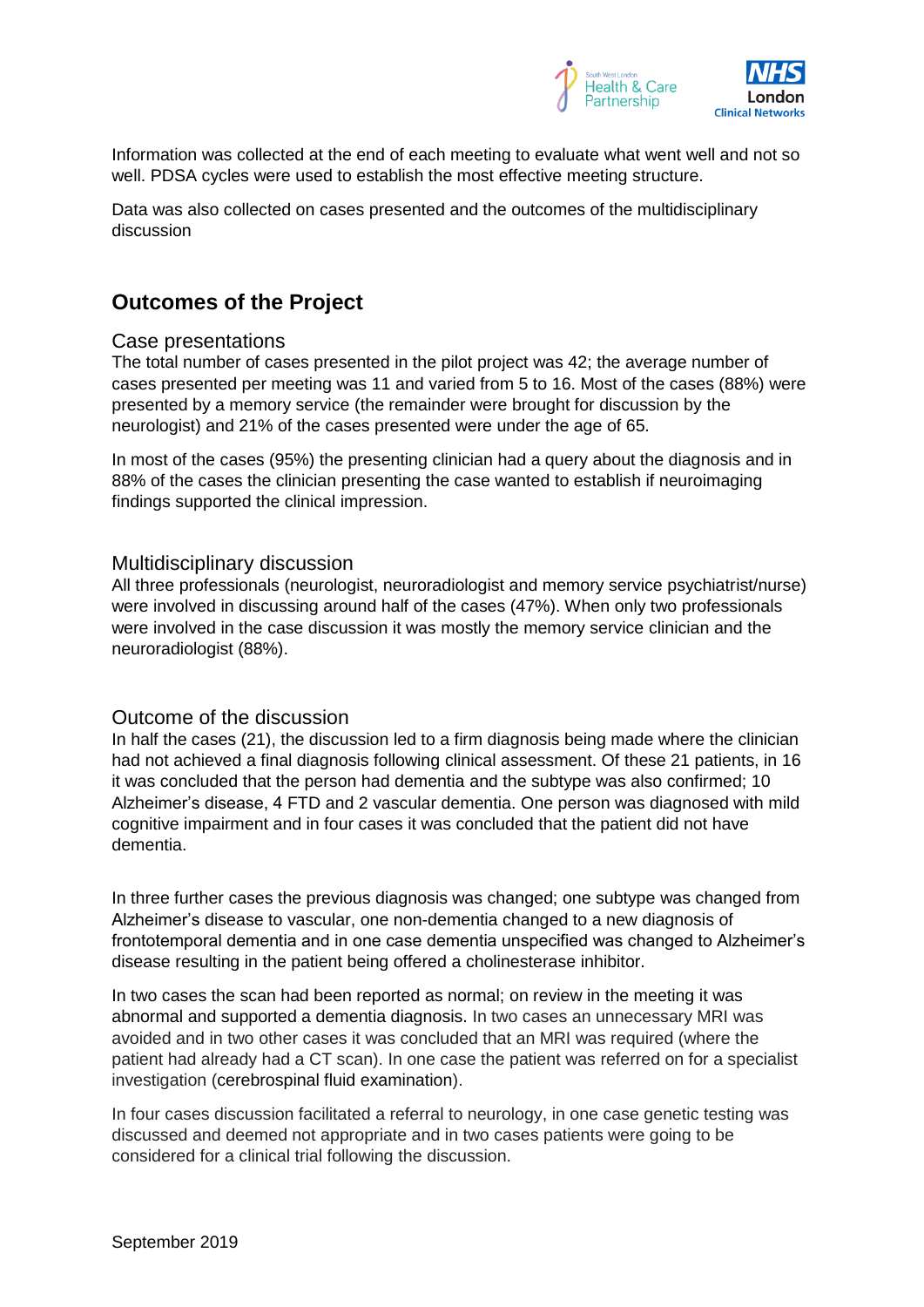

### Meeting Structure

The meeting location was due to be rotated to support services from a wide geographical area to attend. However, the necessary facilities were not available at Queen Mary's Hospital (Roehampton), therefore all meetings were held at St George's Hospital.

The time allocated for meetings was 2 hours, meeting times varied from 1 hour (when fewer cases discussed) to 90 minutes. 90 minutes gave sufficient time for case discussion and learning opportunities.

A discussion was held about remotely joining meetings; however, memory services are unable to view scans at their team base or office, which is integral to the meeting discussion. If the services were able to view images e.g. via a PACS system, then meetings could be held remotely via a conference call or "skype" service.

Some cases were presented on behalf of other members of the team who were not able to attend; in these cases, a full multidisciplinary discussion was not possible, and diagnoses were not finalised.

#### Learning opportunities

There was significant learning for all disciplines. Learning discussions included when to perform imaging, what features to look for on scans, effects of medication and comorbidities, and psychiatric symptoms

Viewing and discussion of scans improved understanding and interpretation confidence, but it was felt that this learning might not be embedded as memory services cannot view scans locally. It was also felt that there was created a missed opportunity to show patients their scan as part of explaining the diagnosis.

### Other feedback from clinicians

The meetings were felt to be very valuable from a clinical and a learning perspective. Although neurologists were not involved in discussing all patients, it was felt very valuable to have their input in the meetings. Neurologists also gained advice from neuroradiology and psychiatry during the meetings. The impact of the memory service personnel who had seen the patients being discussed not being able to attend was highlighted and it was felt that a bimonthly meeting would be more likely to achieve full attendance.

# **Conclusions**

Monthly multidisciplinary meetings between memory service clinicians, neurology and neuroradiology enabled effective clinical case discussions leading to diagnoses being finalised or revised, appropriate use of investigations, patients being referred appropriately between specialists, facilitation of patients accessing research and learning opportunities for the clinicians who attended.

Cost savings could not be established due to the small sample size. However, the meetings were clinically effective; in a majority of cases the diagnosis was finalised or changed, in some cases investigations were re-interpreted, avoided or appropriately selected, and some patients were selected for onward referral or research opportunities.